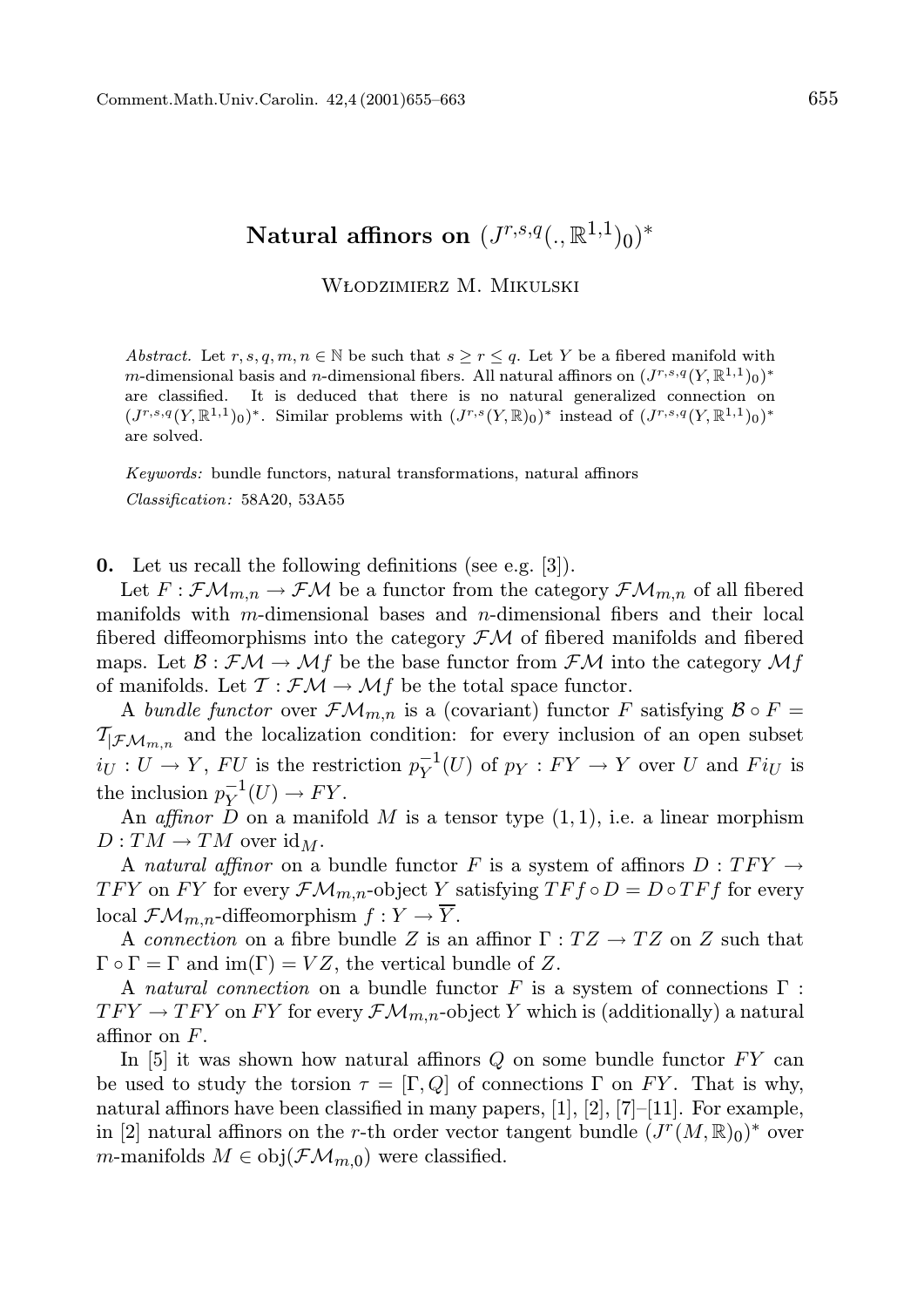In this paper we fix numbers  $r, s, q, m, n \in \mathbb{N}$  such that  $s \geq r \leq q$  and consider the bundle functor  $F = T_{\vert \mathcal{F} M}^{(r,s,q)}$  $T^{(r,s,q)}_{\mathcal{F}\mathcal{M}_{m,n}}, \text{ where } T^{(r,s,q)} = (J^{r,s,q}(.,\mathbb{R}^{1,1})_0)^* : \mathcal{F}\mathcal{M} \rightarrow$  $\mathcal{F}M$  is the (introduced in [4]) bundle functor associating to every fibered manifold Y the vector bundle  $(J^{r,s,q}(Y,\mathbb{R}^{1,1})_0)^*$  over Y. We prove that the set of all natural affinors on  $T^{(r,s,q)}_{\square \in \Lambda}$  $|\mathcal{FM}_{m,n}\rangle$  is a 3-dimensional vector space over R and we construct explicitly the basis of this vector space.

We also solve the similar problem with  $T^{(r,s)} = (J^{r,s}(.,\mathbb{R})_0)^* : \mathcal{F} \mathcal{M} \to \mathcal{F} \mathcal{M}$ instead of  $T^{(r,s,q)}$ .

As an application of the obtained results we deduce that there are no natural connections on  $T^{(r,s,q)}$  and  $T^{(r,s)}$ .

The above results extend [2].

Throughout this paper  $r, s, q, m, n \in \mathbb{N}$  are numbers with  $s > r < q$ .

The usual fiber coordinates on  $\mathbb{R}^{m,n}$ , the trivial bundle  $\mathbb{R}^m \times \mathbb{R}^n$  over  $\mathbb{R}^m$ , are denoted by  $x^1, \ldots, x^m, y^1, \ldots, y^n$ .

All manifolds and maps are assumed to be of class  $C^{\infty}$ .

1. The concept of classical r-jets can be generalized as follows. Let  $Y \to M$  and  $Z \to N$  be fibered manifolds. We recall that two  $\mathcal{F}\mathcal{M}$ -morphisms  $f, g: Y \to Z$ with base maps  $f, g: M \to N$  determine the same  $(r, s, q)$ -jet  $j^{r, s, q}_y f = j^{r, s, q}_y g$  at  $y \in Y_x$ ,  $x \in M$ , if  $j_y^r f = j_y^r g$ ,  $j_y^s(f|Y_x) = j_y^s(g|Y_x)$  and  $j_x^q f = j_x^q g$ . The space of all  $(r, s, q)$ -jets of Y into Z is denoted by  $J^{r,s,q}(Y, Z)$ . The composition of  $\mathcal{F}M$ -morphisms induces the composition of  $(r, s, q)$ -jets ([3, p. 126]).

The space  $T^{r,s,q*}Y = J^{r,s,q}(Y,\mathbb{R}^{1,1})_0$ ,  $0 \in \mathbb{R}^2$ , has an induced structure of a vector bundle over Y. Every  $\mathcal{F}M$ -morphism  $f: Y \to Z$ ,  $f(y) = z$ , induces a linear map  $\lambda(j^{r,s,q}_{y})$ :  $T^{r,s,q*}_{z}Z \to T^{r,s,q*}_{y}Y$  by means of the jet composition. If we denote by  $T^{(r,s,q)}Y$  the dual vector bundle of  $T^{r,s,q*}Y$  and define  $T^{(r,s,q)}f$ :  $T^{(r,s,q)}Y \to T^{(r,s,q)}Z$  by using the dual maps to  $\lambda(j_y^{r,s,q}f)$ , we obtain (similarly as in [3, p. 123]) a vector bundle functor  $T^{(r,s,q)}$  on  $\mathcal{FM}$ , see [4].

**2.** In this section all natural transformations  $T^{(r,s,q)} \to T^{(r,s,q)}$  over  $\mathcal{FM}_{m,n}$ will be classified. This extends [6].

A natural transformation  $T^{(r,s,q)} \to T^{(r,s,q)}$  over  $\mathcal{FM}_{m,n}$  is a system of fibered maps  $A: T^{(r,s,q)}Y \to T^{(r,s,q)}Y$  covering the identity id $_Y$  for every  $\mathcal{FM}_{m,n}$ -object Y satisfying  $T^{(r,s,q)}f \circ A = A \circ T^{(r,s,q)}f$  for every local  $\mathcal{FM}_{m,n}$ -map  $f: Y \to \overline{Y}$ .

**Example 1.** Let Y be an  $\mathcal{FM}_{m,n}$ -object. For a fibered map  $\gamma = (\gamma^1, \gamma^2) : Y \to Y$  $\mathbb{R}^{1,1}$  we have fibered maps  $\gamma^{\langle 1 \rangle} = (\gamma^1,0), \gamma^{\langle 2 \rangle} = (0,\gamma^2), \gamma^{\langle 3 \rangle} = (0,\gamma^1): Y \to \mathbb{R}^{1,1}.$ Clearly,  $j_{y}^{r,s,q}\gamma^{(1)}, j_{y}^{r,s,q}\gamma^{(2)}, j_{y}^{r,s,q}\gamma^{(3)}$  depend linearly on  $j_{y}^{r,s,q}\gamma$  for  $y \in Y$ . Define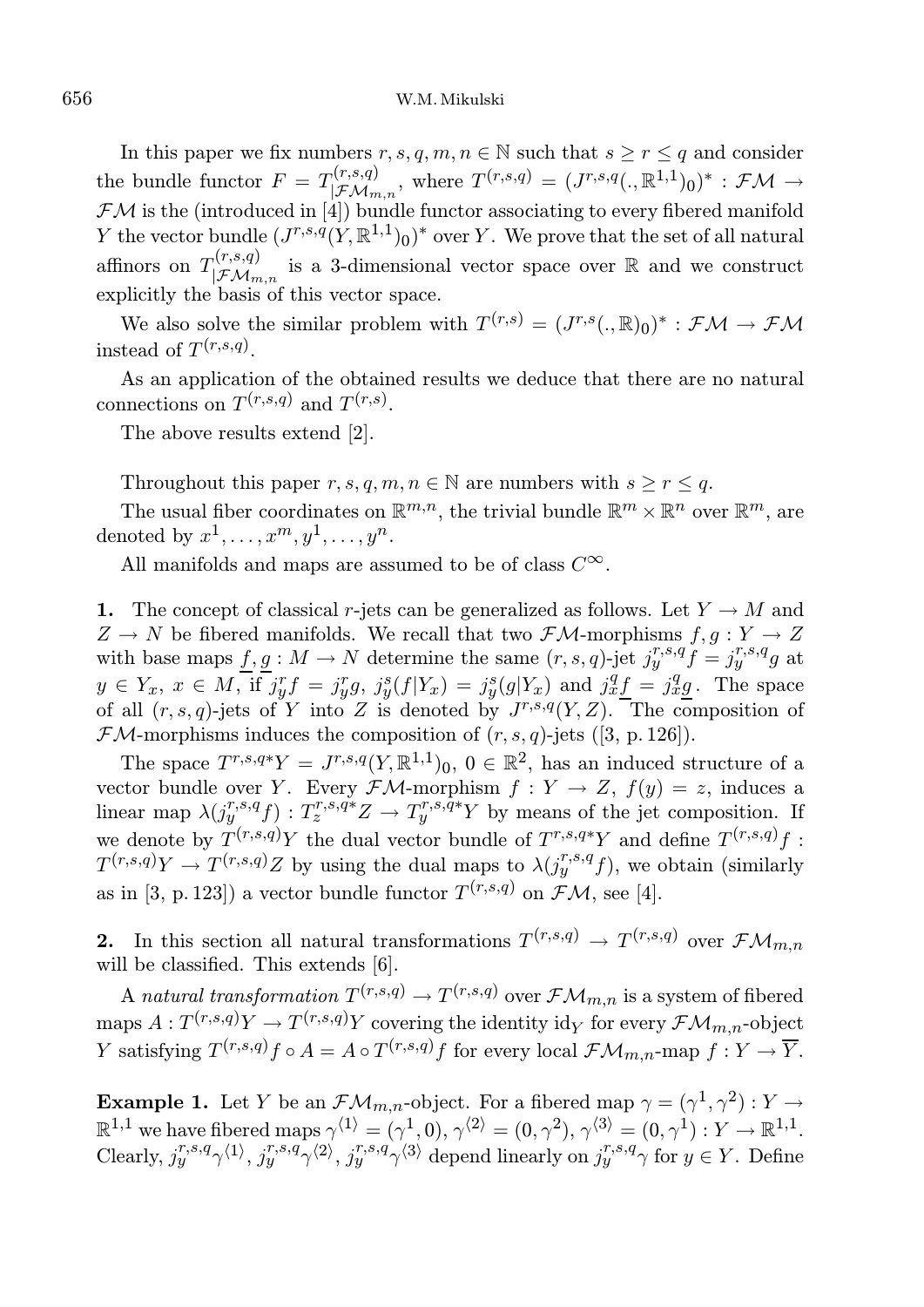fibered maps  $Pr^{\langle 1 \rangle}, Pr^{\langle 2 \rangle}, Pr^{\langle 3 \rangle} : T^{(r,s,q)}Y \to T^{(r,s,q)}Y$  over  $\mathrm{id}_Y$  by

$$
\langle Pr^{\langle 1 \rangle}(\omega), j_y^{r,s,q} \gamma \rangle = \langle \omega, j_y^{r,s,q} \gamma^{\langle 1 \rangle} \rangle,
$$
  

$$
\langle Pr^{\langle 2 \rangle}(\omega), j_y^{r,s,q} \gamma \rangle = \langle \omega, j_y^{r,s,q} \gamma^{\langle 2 \rangle} \rangle,
$$
  

$$
\langle Pr^{\langle 3 \rangle}(\omega), j_y^{r,s,q} \gamma \rangle = \langle \omega, j_y^{r,s,q} \gamma^{\langle 3 \rangle} \rangle,
$$

 $\omega \in T_y^{(r,s,q)}Y, y \in Y, \gamma = (\gamma_1, \gamma_2) : Y \to \mathbb{R}^{1,1}$  is fibered,  $\gamma(y) = 0$ . The families  $Pr^{\langle 1 \rangle}, Pr^{\langle 2 \rangle}, Pr^{\langle 3 \rangle} : T^{(r,s,q)} \to T^{(r,s,q)}$  are natural transformations over  $\mathcal{FM}_{m,n}$ .

**Proposition 1.** Every natural transformation  $A : T^{(r,s,q)} \rightarrow T^{(r,s,q)}$  over  $\mathcal{F}\mathcal{M}_{m,n}$  is a linear combination of  $Pr^{\langle 1 \rangle}$ ,  $Pr^{\langle 2 \rangle}$  and  $Pr^{\langle 3 \rangle}$ .

PROOF: The elements  $j_0^{r,s,q}$  $v_0^{r,s,q}(x^{\alpha},0)$  and  $v_0^{r,s,q}$  $\int_{0}^{r,s,q}(0,x^{\beta}y^{\delta})$  for multiindices  $\alpha$  and  $(\beta,\delta)$ from obvious sets form the basis of  $J_0^{r,s,q}$  $\mathbb{R}^{r,s,\tilde{q}}(\mathbb{R}^{m,n},\mathbb{R}^{1,1})_0.$ 

By the fibered version of the rank theorem,  $j_0^{r,s,q}$  $_{0}^{r,s,q}(x^1,y^1)$  has dense orbit in  $J_0^{r,s,q}$  $\binom{r,s,q}{0}$ ( $\mathbb{R}^{m,n}, \mathbb{R}^{1,1}$ )<sub>0</sub>. Then (by the naturality) A is uniquely determined by the contractions  $\langle A(\omega), j_0^{r,s,q}(x^1,y^1)\rangle$  for all  $\omega \in T_0^{(r,s,q)} \mathbb{R}^{m,n}$ . So, it suffices to deduce that  $\langle A(\cdot), j_0^{r,s,q}(x^1,y^1)\rangle : T_0^{(r,s,q)} \mathbb{R}^{m,n} \to \mathbb{R}$  is a linear combination of  $j_0^{r,s,q}$  $\frac{(n-1)(0)}{0}$ ,  $j_0^{r,s,q}(0,x^1), j_0^{r,s,q}(0,y^1): T_0^{(r,s,q)} \mathbb{R}^{m,n} \to \mathbb{R}$ , i.e. that the vector space of all A as above has dimension  $\leq$  3.

By the naturality of A with respect to the homotheties  $a_t = t \mathrm{id}_{\mathbb{R}^m \times \mathbb{R}^n}$ :  $\mathbb{R}^{m,n} \to \mathbb{R}^{m,n}$  for  $t \neq 0$  and the homogeneous function theorem (see [3]), we deduce that  $\langle A(\cdot), j_0^{r,s,q}(x^1,y^1)\rangle$  is a linear combination of  $j_0^{r,s,q}$  $j_0^{r,s,q}(x^i,0), j_0^{r,s,q}$  $_{0}^{r,s,q}(0,x^{i})$ and  $j_0^{r,s,q}$  $\binom{r,s,q}{0}(0,y^j)$  for  $i=1,\ldots,m$  and  $j=1,\ldots,n$ . Next, using the naturality of A with respect to the fibered maps  $b_t = (x^1, tx^2, \ldots, tx^n, y^1, ty^2, \ldots, ty^n) : \mathbb{R}^{m,n} \to$  $\mathbb{R}^{m,n}$  for  $t \neq 0$  we finish the proof.

**3.** In this section all linear natural transformations  $TT^{(r,s,q)} \rightarrow T^{(r,s,q)}$  over  $\mathcal{F}\mathcal{M}_{m,n}$  will be classified.

A natural transformation  $TT^{(r,s,q)} \rightarrow T^{(r,s,q)}$  over  $\mathcal{FM}_{m,n}$  is a system of fibered maps  $B: TT^{(r,s,q)}Y \rightarrow T^{(r,s,q)}Y$  covering the identity idy for every  $\mathcal{F}\mathcal{M}_{m,n}$ -object Y satisfying  $T^{(r,s,q)}f \circ B = B \circ TT^{(r,s,q)}f$  for every local  $\mathcal{F}\mathcal{M}_{m,n}$ diffeomorphism  $f: Y \to \overline{Y}$ . The linearity of  $B: TT^{(r,s,q)} \to T^{(r,s,q)}$  means that the restriction and corestriction  $B_{\omega}: T_{\omega}T^{(r,s,q)}Y \to T_yY$  of  $B: TT^{(r,s,q)}Y \to T_yY$  $T^{(r,s,q)}Y$  is linear for any  $\omega \in T^{(r,s,q)}_yY, y \in Y$  and  $Y \in \text{obj}(\mathcal{F}\mathcal{M}_{m,n}).$ 

**Example 2.** Given an  $\mathcal{FM}_{m,n}$ -object Y let  $B^{\langle 1 \rangle}, B^{\langle 2 \rangle} : TT^{(r,s,q)}Y \to T^{(r,s,q)}Y$ be fibered maps over  $\mathrm{id}_Y$  such that

$$
\langle B^{(1)}(v), j_y^{r,s,q} \gamma \rangle = d_y \gamma^1(T\pi(v)),
$$
  

$$
\langle B^{(2)}(v), j_y^{r,s,q} \gamma \rangle = d_y \gamma^2(T\pi(v)),
$$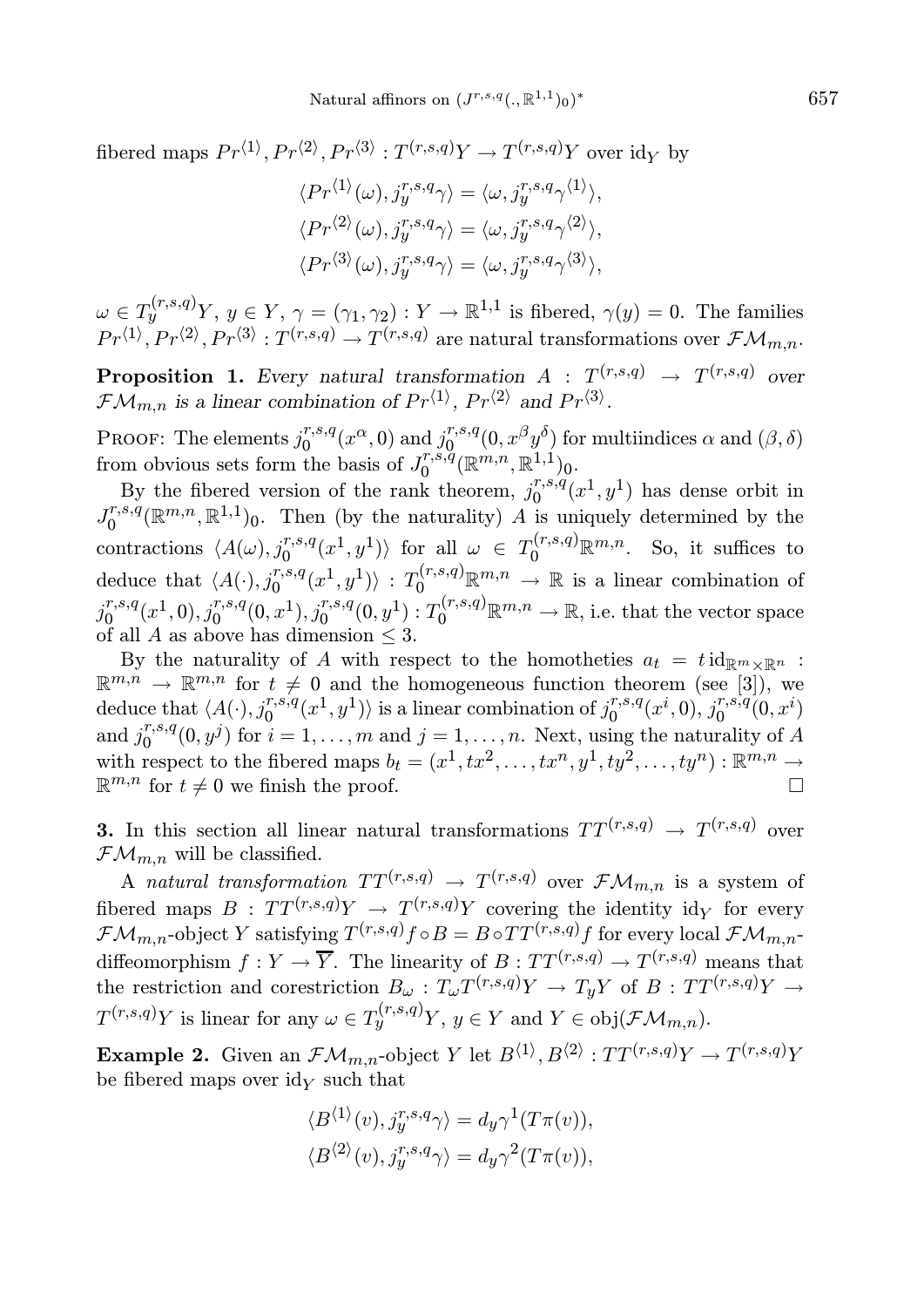$v \in (TT^{(r,s,q)})_yY, y \in Y, \gamma = (\gamma_1, \gamma_2) : Y \to \mathbb{R}^{1,1}$  is fibered,  $\gamma(y) = 0$ , where  $\pi$ :  $T^{(r,s,q)}Y \to Y$  is the bundle projection,  $T\pi : TT^{(r,s,q)}Y \to TY$  is its tangent map and  $d_y\gamma_1: T_yY \to \mathbb{R}$  is the differential of  $\gamma_1$  at y. Then  $B^{\langle 1 \rangle}, B^{\langle 2 \rangle}: TT^{(r,s,q)} \to$  $T^{(r,s,q)}$  are linear natural transformations over  $\mathcal{FM}_{m,n}$ .

**Proposition 2.** Every linear natural transformation  $B : TT^{(r,s,q)} \rightarrow T^{(r,s,q)}$ over  $\mathcal{FM}_{m,n}$  is a linear combination of  $B^{\langle 1 \rangle}$  and  $B^{\langle 2 \rangle}$ .

PROOF: We use the notations from the proof of Proposition 1. Let  $(j_0^{r,s,q})$  $_{0}^{r,s,q}(x^{\alpha},0))^{*},$  $(j_0^{r,s,q})$  $(v_0, v_0, v_0)$ <sup>\*</sup>  $\in T_0^{(r,s,q)} \mathbb{R}^{m,n}$  be the basis dual to the one of  $J_0^{r,s,q}$  $_{0}^{r,s,q}(\mathbb{R}^{m,n},\mathbb{R}^{1,1})_{0}.$ Let

$$
\begin{aligned} & \mathrm{pr}_1: \mathbb{R}^m \times \mathbb{R}^n \times T_0^{(r,s,q)} \mathbb{R}^{m,n} \times T_0^{(r,s,q)} \mathbb{R}^{m,n} \to \mathbb{R}^m \times \mathbb{R}^n, \\ & \mathrm{pr}_2: \mathbb{R}^m \times \mathbb{R}^n \times T_0^{(r,s,q)} \mathbb{R}^{m,n} \times T_0^{(r,s,q)} \mathbb{R}^{m,n} \to T_0^{(r,s,q)} \mathbb{R}^{m,n}, \\ & \mathrm{pr}_3: \mathbb{R}^m \times \mathbb{R}^n \times T_0^{(r,s,q)} \mathbb{R}^{m,n} \times T_0^{(r,s,q)} \mathbb{R}^{m,n} \to T_0^{(r,s,q)} \mathbb{R}^{m,n} \end{aligned}
$$

be the projections.

Similarly as in the proof of Proposition 1,  $B$  is uniquely determined by the contractions  $\langle B(v), j_0^{r,s,q}(x^1,y^1)\rangle$  for all  $v \in (TT^{(r,s,q)})_0 \mathbb{R}^{m,n} \tilde{=} \mathbb{R}^m \times \mathbb{R}^n \times$  $T_0^{(r,s,q)}\mathbb{R}^{m,n}\times T_0^{(r,s,q)}\mathbb{R}^{m,n}$ , where  $\tilde{=}$  is the standard identification. So, it remains to deduce that

$$
\langle B(\cdot), j_0^{r,s,q}(x^1, y^1) \rangle : \mathbb{R}^m \times \mathbb{R}^n \times T_0^{(r,s,q)} \mathbb{R}^{m,n} \times T_0^{(r,s,q)} \mathbb{R}^{m,n} \to \mathbb{R}
$$

is a linear combination of  $x^1 \circ pr_1$  and  $y^1 \circ pr_1$ .

Using similar arguments as in the proof of Proposition 1 (the naturality of  $B$ with respect to  $a_t$  and  $b_t$  and the homogeneous function theorem), we deduce that  $\langle B(\cdot), j_0^{r,s,q}(x^1,y^1)\rangle$  is a linear combination of  $x^1 \circ \text{pr}_1$ ,  $y^1 \circ \text{pr}_1$ ,  $j_0^{r,s,q}$  $\int\limits_0^{r,s,q}(x^1,0)$  o  $\mathrm{pr}_2,\, j^{r,s,q}_0$  $\int_0^{r,s,q}(0,x^1)\circ {\rm pr}_2,\, j_0^{r,s,q}$  $j_0^{r,s,q}(0,y^1) \circ pr_2, j_0^{r,s,q}$  $\int_0^{r,s,q}(x^1,0) \circ \mathrm{pr}_3, \ j_0^{r,s,q}$  $_{0}^{r,s,q}(0,x^{1})\circ \mathrm{pr}_{3}$  and  $j_0^{r,s,q}$  $(v_0^{\overline{r},\overline{s},q}(0,y^1) \circ \text{pr}_3)$ . Since B is linear,  $\langle B(\cdot), j_0^{\overline{r},\overline{s},q}(x^1,y^1) \rangle$  is a linear combination of  $x^1 \circ pr_1, y^1 \circ pr_1, j_0^{r,s,q}$  $\int_0^{r,s,q}(x^1,0) \circ \mathrm{pr}_3,\ j_0^{r,s,q}$  $j_0^{r,s,q}(0,x^1) \circ \text{pr}_3$  and  $j_0^{r,s,q}$  $_{0}^{r,s,q}(0,y^{1})\circ \mathrm{pr}_{3}.$ Replacing B by  $B - \lambda_1 B^{(1)} - \lambda_2 B^{(2)}$  we can assume that  $\langle B(\cdot), j_0^{r,s,q}(x^1, y^1) \rangle$  is a linear combination of  $j_0^{r,s,q}$  $j_0^{r,s,q}(x^1,0) \circ \text{pr}_3, j_0^{r,s,q}$  $\int_0^{r,s,q}(0,x^1)\circ \operatorname{pr}_3\, \operatorname{and}\, \widehat{j_0^{r,s,q}}$  $_{0}^{r,\tilde{s},q}(0,y^{1})\circ \mathrm{pr}_{3}.$  $\langle \text{Then } \langle B(\partial^C_{1 \; | \omega}), j^{r,s,q}_0(x^1, y^1) \rangle = 0 \text{ and } \langle B(\overline{\partial}^C_{1 \; | \omega}), j^{r,s,q}_0(x^1, y^1) \rangle = 0 \text{ for any } \omega \in \mathbb{C}.$  $T_0^{(r,s,q)}\mathbb{R}^{m,n}$ , where  $\partial_1 = \frac{\partial}{\partial x_1}$ ,  $\overline{\partial}_1 = \frac{\partial}{\partial y_1}$  and  $()^C$  is the flow lift of projectable vector fields to  $T^{(r,s,q)}$ .) It remains to show

(1) 
$$
\langle B(0,0,\tilde{\omega}), j_0^{r,s,q}(x^1,y^1) \rangle = 0
$$

for  $\tilde{\omega} \in \{ (j_0^{r,s,q}) \}$  $\binom{r,s,q}{0}(x^1,0))^*$ ,  $(j_0^{r,s,q})$  $\binom{r,s,q}{0}(0,x^1))^*,(j_0^{r,s,q})$  $_{0}^{r,s,q}(0,y^{1}))^{\ast}\}.$  We consider 3 cases.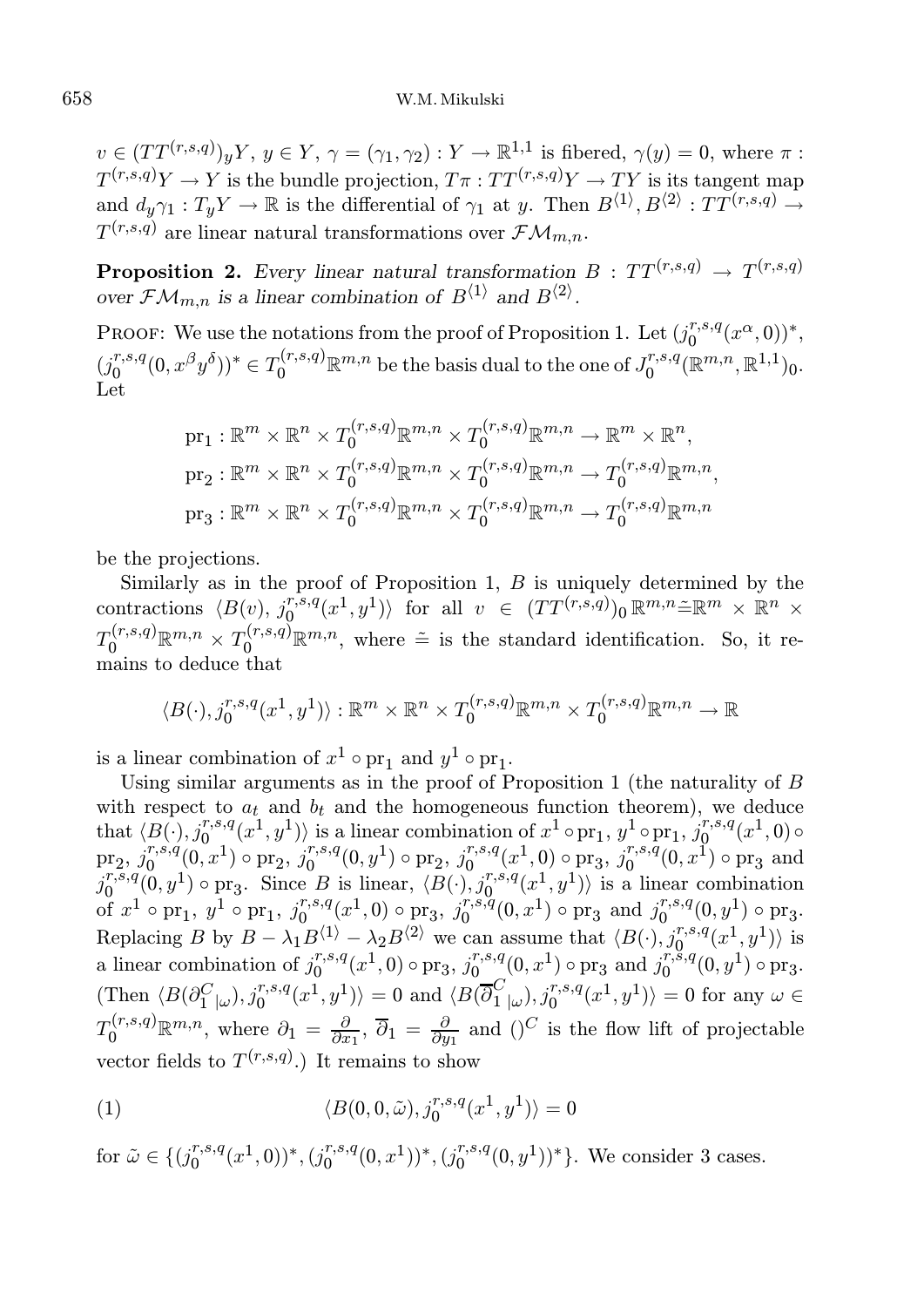(I) Assume  $\tilde{\omega} = (j_0^{r,s,q})$  $_{0}^{r,s,q}(x<sup>1</sup>,0))<sup>*</sup>$ . For showing (1), we prove (2) 0 =  $\langle A((\partial_1 + (x^1)^q \partial_1)^C_{|\omega}), j_0^{r,s,q}(x^1, y^1) \rangle$ =  $\langle A(((x^1)^q \partial_1)^C_{|\omega}\rangle, j_0^{r,s,q}(x^1,y^1)\rangle$ =  $\langle A(0, \omega, \tilde{\omega} + \dots), j_0^{r,s,q}(x^1, y^1) \rangle$ =  $\langle A(0, 0, \tilde{\omega}), j_0^{r,s,q}(x^1, y^1) \rangle,$ 

where  $\omega = (j_0^{r,s,q})$  $\binom{r,s,q}{0}(\binom{r}{1},\binom{q}{0})^*$  and the dots is the linear combination of the elements  $\overline{\omega}$  from the dual basis of  $T_0^{(r,s,q)} \mathbb{R}^{m,n}$  with  $\overline{\omega} \notin \{(j_0^{r,s,q})\}$  $j_0^{r,s,q}(x^1,0))^*$ ,  $(j_0^{r,s,q})$  $_{0}^{r,s,q}(0,x^{1}))^{*},$  $(j_0^{r,s,q})$  $_{0}^{r,s,q}(0,y^{1})$ <sup>\*</sup>}.

The second equality of (2) is clear as  $\langle B(\partial_1^C_{|\omega}), j_0^{r,s,q}(x^1, y^1) \rangle = 0$  and A is an affinor. The fourth equality of (2) is clear as  $\langle B(\cdot), j_0^{r,s,q}(x^1,y^1) \rangle$  is a linear combination of  $j_0^{r,s,q}$  $\int_0^{r,s,q}(x^1,0)\circ \mathrm{pr}_3,\, j_0^{r,s,q}$  $\int_0^{r,s,q}(0,x^1)\circ \text{pr}_3 \text{ and } j_0^{r,s,q}$  $_{0}^{r,s,q}(0,y^{1})\circ \text{pr}_{3}.$ 

We can prove the first equality of (2) as follows. We consider for a moment  $\partial_1$  and  $\partial_1 + (x^1)^q \partial_1$  as the vector fields on R. They have the same  $(q-1)$ -jets at  $0 \in \mathbb{R}$ . Then there exists a diffeomorphism  $\psi : \mathbb{R} \to \mathbb{R}$  such that  $j_0^q$  $0^q \psi = \mathrm{id}$ and  $\psi_*\partial_1 = \partial_1 + (x^1)^q \partial_1$  near  $0 \in \mathbb{R}$ , see Lemma 42.4 in [3] (or [12]). Let  $\varphi = \psi \times \mathrm{id}_{\mathbb{R}^{m-1}} \times \mathrm{id}_{\mathbb{R}^n}$ . Then  $\varphi : \mathbb{R}^{m,n} \to \mathbb{R}^{m,n}$  is an  $\mathcal{F}\mathcal{M}_{m,n}$ -morphism such that  $j_0^{r,s,q}$  $v_0^{r,s,q}\varphi = \text{id} \text{ and } \varphi_*\partial_1 = \partial_1 + (x^1)^q \partial_1 \text{ near } 0.$  Clearly,  $\varphi$  preserves  $j_0^{r,s,q}$  $_{0}^{r,s,q}(x^{1},y^{1})$ because of the jet argument. Then, using the naturality of A with respect to  $\varphi$ , from  $\langle B(\partial_1^C|_\omega), j_0^{r,s,q}(x^1,y^1)\rangle = 0$  for any  $\omega \in T_0^{(r,s,q)} \mathbb{R}^{m,n}$  it follows the first equality for any  $\omega \in T_0^{(r,s,q)} \mathbb{R}^{m,n}$ .

It remains to show the third equality of (2). Let  $\varphi_t$  be the flow of  $(x^1)^q \partial_1$ . Then

$$
\langle ((x^1)^q \partial_1)^C_{|\omega}, j_0^{r,s,q}(x^1,0) \rangle = \langle \frac{d}{dt}_{|t=0} T^{(r,s,q)}(\varphi_t)(\omega), j_0^{r,s,q}(x^1,0) \rangle
$$
  

$$
= \langle \omega, j_0^{r,s,q} (\frac{d}{dt}_{|t=0} (x^1,0) \circ \varphi_t) \rangle
$$
  

$$
= \langle \omega, j_0^{r,s,q} ((x^1)^q,0) \rangle
$$
  

$$
= 1
$$

because of the definition of  $\omega$ . Similarly  $\langle ((x^1)^q \partial_1)^C_{|\omega}, j_0^{r,s,q}(0,x^1) \rangle = 0$  and  $\langle ((x^1)^q \partial_1)^C_{|\omega}, j_0^{r,s,q}(0,y^1) \rangle = 0.$  Then  $((x^1)^q \partial_1)^C_{|\omega} = (j_0^{r,s,q})$  $_{0}^{r,s,q}(x^1,0))^* + \dots$  under the isomorphism  $V_{\omega}T^{(r,s,q)}\mathbb{R}^{m,n} \tilde{=} T_0^{(r,s,q)}\mathbb{R}^{m,n}$ , where the dots stand for a linear combination of the elements  $\overline{\omega}$  from the dual basis of  $T_0^{(r,s,q)}\mathbb{R}^{m,n}$  with  $\overline{\omega} \notin \{ (j_0^{r,s,q}) \}$  $\binom{r,s,q}{0}(x^1,0))^*$ ,  $(j_0^{r,s,q})$  $\binom{r,s,q}{0}(0,x^1))^*,(j_0^{r,s,q})$  $_{0}^{r,s,q}(0,y^{1}))^{\ast}\}.$  It implies the third equality of (2).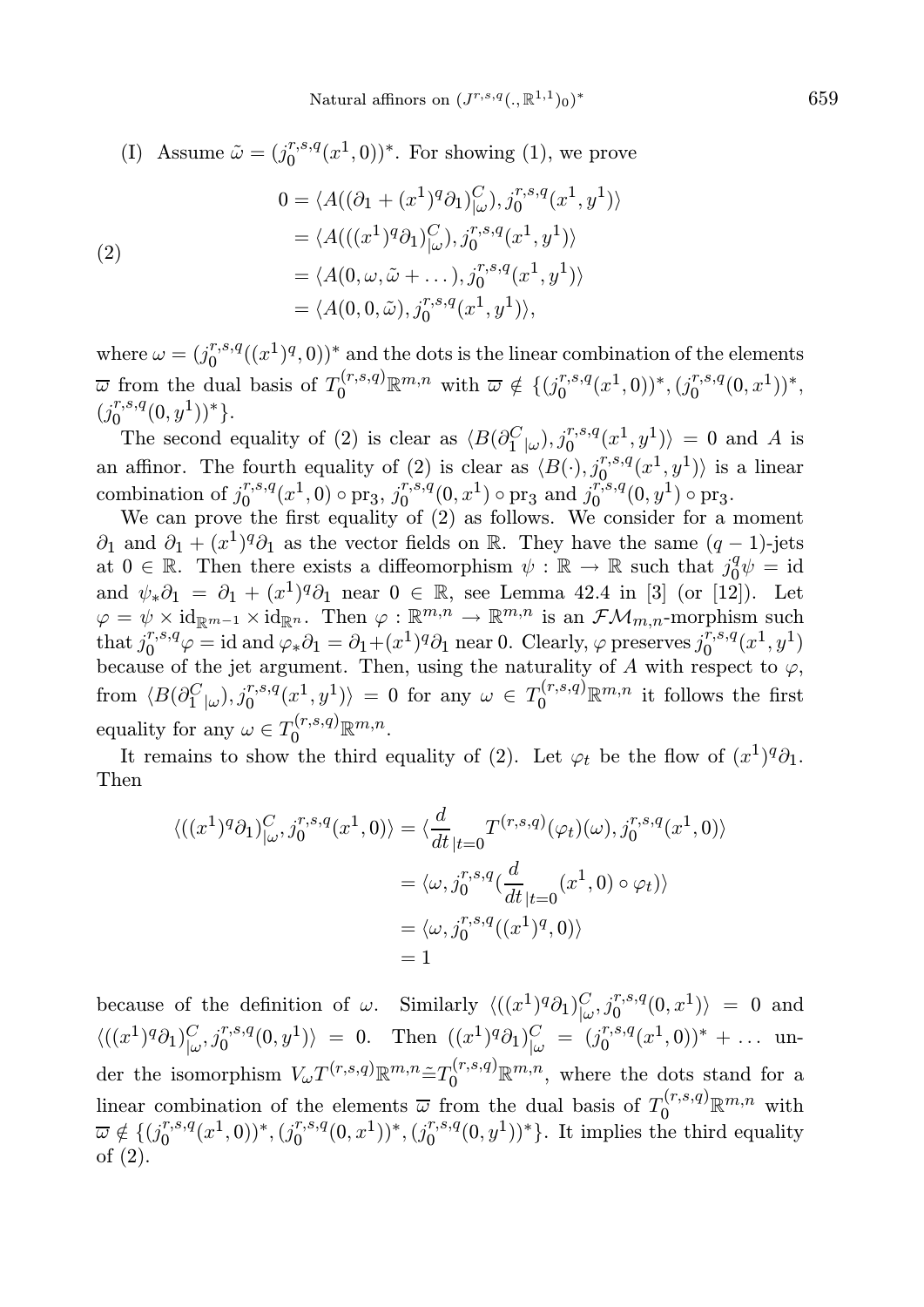## 660 W.M. Mikulski

(II) Assume  $\tilde{\omega} = (j_0^{r,s,q})$  $\binom{r,s,q}{0}(0,x^1))^*$ . For showing (1), we prove (2), where  $\omega =$  $(j_0^{r,s,q})$  $\binom{r,s,q}{0}(0,(x^1)^q)$ <sup>\*</sup> and the dots stand for a linear combination of the elements  $\overline{\omega}$  from the dual basis of  $T_0^{(r,s,q)} \mathbb{R}^{m,n}$  with  $\overline{\omega} \notin \{(j_0^{r,s,q})\}$  $\binom{r,s,q}{0}(x^1,0))^*$ ,  $(j_0^{r,s,q})$  $_{0}^{r,s,q}(0,x^{1}))^{*},$  $(j_0^{r,s,q})$  $_{0}^{r,s,q}(0,y^{1})$ <sup>\*</sup>}.

The proof of the third equality of (2) is almost the same as in case (I)  $(\text{we have } \langle ((x^1)^q \partial_1)^C_{\vert \omega}, j_0^{r,s,q}(x^1,0) \rangle = 0, \ \langle ((x^1)^q \partial_1)^C_{\vert \omega}, j_0^{r,s,q}(0,x^1) \rangle = 1 \text{ and }$  $\langle ((x^1)^q \partial_1)^C_{\omega}, j_0^{r,s,q}(0,y^1) \rangle = 0$ . The proofs of the other equalities of (2) are the same as in case (I).

(III) Assume  $\tilde{\omega} = (j_0^{r,s,q})$  $\binom{r,s,q}{0}(0,y^1)^*$ . For showing (1), it suffices to prove

(2) 
$$
0 = \langle A((\overline{\partial}_1 + (y^1)^s \overline{\partial}_1)_{(\omega)}^C), j_0^{r,s,q}(x^1, y^1) \rangle
$$

$$
= \langle A(((y^1)^s \overline{\partial}_1)_{(\omega)}^C), j_0^{r,s,q}(x^1, y^1) \rangle
$$

$$
= \langle A(0, \omega, \tilde{\omega} + \dots), j_0^{r,s,q}(x^1, y^1) \rangle
$$

$$
= \langle A(0, 0, \tilde{\omega}), j_0^{r,s,q}(x^1, y^1) \rangle,
$$

where  $\omega = (j_0^{r,s,q})$  $(n_0^{r,s,q}(0,(y<sup>1</sup>)<sup>s</sup>))$ <sup>\*</sup> and the dots stand for a linear combination of the elements  $\overline{\omega}$  from the dual basis of  $T_0^{(r,s,q)} \mathbb{R}^{m,n}$  with  $\overline{\omega} \notin \{(j_0^{r,s,q})\}$  $_{0}^{r,s,q}(x^1,0))^*,$  $(j_0^{r,s,q})$  $\binom{r,s,q}{0}(0,x^1))^*,(j_0^{r,s,q})$  $\binom{r,s,q}{0}(0,y^1)^*$ . The proof of  $(2)$ ' is similar to that of  $(2)$  in case (II). We leave the details to the reader.  $\Box$ 

4. In this section we classify all natural transformation  $TT^{(r,s,q)} \rightarrow T$  over  $\mathcal{F}\mathcal{M}_{m,n}$ . (The definition is similar to the one from Section 2.)

**Example 3.** Given an  $\mathcal{FM}_{m,n}$ -object Y, let  $T\pi : TT^{(r,s,q)}Y \to TY$  be as in Section 3. Then  $T\pi$ :  $TT^{(r,s,q)} \rightarrow T$  is a linear natural transformation over  $\mathcal{FM}_{m,n}$ .

**Proposition 3.** Every linear natural transformation  $C : TT^{(r,s,q)} \rightarrow T$  over  $\mathcal{F}\mathcal{M}_{m,n}$  is a constant multiple of  $T\pi$ .

PROOF: Using C, we construct a linear natural transformation  $\tilde{C} : TT^{(r,s,q)} \rightarrow$  $T^{(r,s,q)}$  over  $\mathcal{FM}_{m,n}$  as follows. For any  $Y \in obj(\mathcal{FM}_{m,n})$  we define a fibered map  $\tilde{C}: TT^{(r,s,q)}Y \to T^{(r,s,q)}Y$  over  $\mathrm{id}_Y$  by

$$
\langle \tilde{C}(v), j_{y}^{r,s,q} \gamma \rangle = d_{y} \gamma_{1}(C(v)),
$$

 $v \in (TT^{(r,s,q)})_yY, y \in Y, \gamma = (\gamma_1, \gamma_2) : Y \to \mathbb{R}^{1,1}$  is fibered,  $\gamma(y) = 0$ .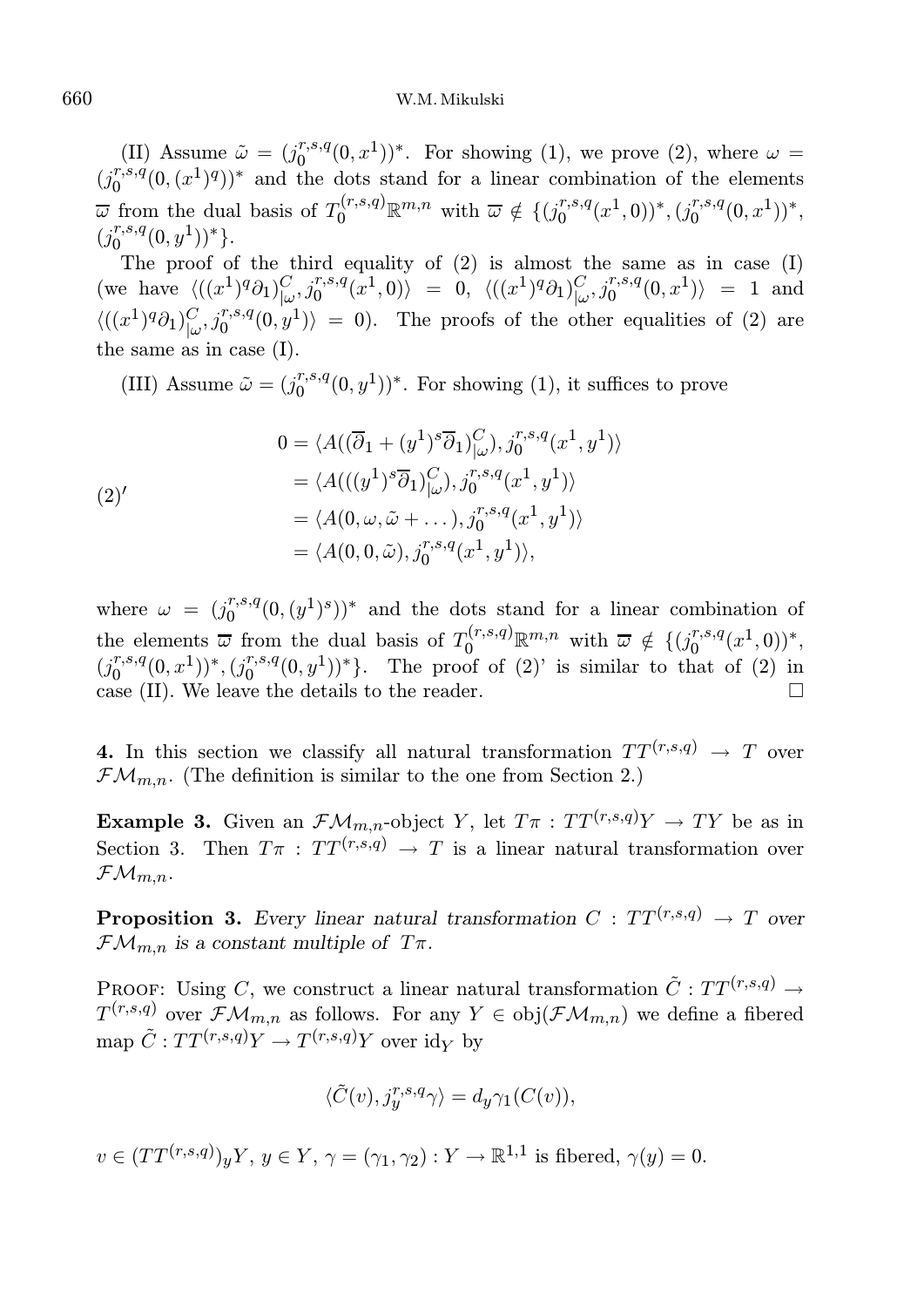Now, by Proposition 2, there exist numbers  $\lambda_1, \lambda_2 \in \mathbb{R}$  such that

$$
\langle \tilde{C}(v), j_{y}^{r,s,q} \gamma \rangle = \lambda_1 \cdot d_y \gamma_1(T\pi(v)) + \lambda_2 \cdot d_y \gamma_2(T\pi(v))
$$

for any  $v \in (TT^{(r,s,q)})_yY, y \in Y, Y \in obj(\mathcal{FM}_{m,n})$  and any fibered map  $\gamma =$  $(\gamma_1, \gamma_2) : Y \to \mathbb{R}^{1,1}$  with  $\gamma(y) = 0$ . Then  $\lambda_2 = 0$  and  $C = \lambda_1 \cdot T\pi$ .

5. In this section we prove the main result of this paper.

**Example 4.** For every  $\mathcal{FM}_{m,n}$ -object Y let Id :  $TT^{(r,s,q)}Y \to TT^{(r,s,q)}Y$  be the identity map and let  $\tilde{B}^{\langle 1 \rangle}, \tilde{B}^{\langle 2 \rangle} : TT^{(r,s,q)}Y \to TT^{(r,s,q)}Y$  be affinors on  $T^{(r,s,q)}Y$ such that

$$
\tilde{B}^{\langle 1 \rangle}(v) = (\omega, B^{\langle 1 \rangle}(v)) \in T^{(r,s,q)}Y \times_Y T^{(r,s,q)}Y \tilde{=} V T^{(r,s,q)}Y \subset TT^{(r,s,q)}Y,
$$
  

$$
\tilde{B}^{\langle 2 \rangle}(v) = (\omega, B^{\langle 2 \rangle}(v)) \in TT^{(r,s,q)}Y, v \in T_{\omega}T^{(r,s,q)}Y, \omega \in T^{(r,s,q)}Y,
$$

where  $B^{\langle 1 \rangle}, B^{\langle 2 \rangle} : TT^{(r,s,q)}Y \to T^{(r,s,q)}Y$  are as in Section 3. Then Id,  $\tilde{B}^{\langle 1 \rangle}$  and  $\tilde{B}^{\langle 2 \rangle}$  are natural affinors on  $T_{\vert \mathcal{F}M}^{(r,s,q)}$  $|\mathcal{FM}_{m,n}|$ .

**Theorem 1.** Every natural affinor D on  $T_{\mid \mathcal{F}_M}^{(r,s,q)}$  $\lim_{\beta \downarrow f \mathcal{M}_{m,n}}$  is a linear combination of Id,  $\tilde{B}^{\langle 1 \rangle}$  and  $\tilde{B}^{\langle 2 \rangle}$ .

PROOF: The family  $T\pi \circ D : TT^{(r,s,q)}Y \to TY$  for  $Y \in \text{obj}(\mathcal{F}\mathcal{M}_{m,n})$  is a linear natural transformation  $TT^{(r,s,q)} \to T$  over  $\mathcal{F}\mathcal{M}_{m,n}$ . Then, by Proposition 3, there exists the real number  $\lambda$  such that  $T\pi \circ D = \lambda \cdot T\pi$ . Then  $D - \lambda \cdot \text{Id}$  :  $TT^{(r,s,q)}Y \rightarrow VT^{(r,s,q)}Y$  for any  $\mathcal{F}\mathcal{M}_{m,n}$ -object Y. Let pr :  $VT^{(r,s,q)}Y \tilde{=} T^{(r,s,q)}Y \times_Y T^{(r,s,q)}Y \to T^{(r,s,q)}Y$  be the projection onto second factor for any Y as above. Then the family  $pr \circ (D - \lambda \cdot Id) : TT^{(r,s,q)}Y \to T^{(r,s,q)}Y$ for any Y as above is a linear natural transformation over  $\mathcal{F}\mathcal{M}_{m,n}$ . Now, by Proposition 2, there exist the numbers  $\mu_1, \mu_2 \in \mathbb{R}$  such that  $\text{pr} \circ (D - \lambda \cdot \text{Id}) =$  $\mu_1 \cdot B^{\langle 1 \rangle} + \mu_2 \cdot B^{\langle 2 \rangle}$ . Then  $D = \lambda \cdot \text{Id} + \mu_1 \cdot \tilde{B}^{\langle 1 \rangle} + \mu_2 \cdot \tilde{B}^{\langle 2 \rangle}$ . — Профессиональные профессиональные профессиональные профессиональные профессиональные профессио<br>В стандарт профессиональные профессиональные профессиональные профессиональные профессиональные профессиональн<br>Профессиона

6. We have the following corollary of Theorem 1.

**Corollary 1.** There is no natural generalized connection on  $T_{\vert\mathcal{F}M}^{(r,s,q)}$  $|{\cal FM}_{m,n}\rangle\ \left|{\cal FM}_{m,n}\right.$ 

PROOF: Suppose that  $\Gamma$  is such a connection. By Theorem 1, there are numbers  $\lambda_1, \lambda_2, \lambda_3 \in \mathbb{R}$  such that  $\Gamma = \lambda_1 \cdot \text{Id} + \lambda_2 \cdot \tilde{B}^{\langle 1 \rangle} + \lambda_3 \cdot \tilde{B}^{\langle 2 \rangle}$ . Let Y be an  $\mathcal{F}\mathcal{M}_{m,n}$ object. Since  $\text{im}(\Gamma) = VT^{(r,s,q)}Y$  and  $\text{im}(\tilde{B}^{(1)}) \subset VT^{(r,s,q)}Y$  and  $\text{im}(\tilde{B}^{(2)}) \subset$  $VT^{(r,s,q)}Y$ , we get  $\lambda_1 = 0$ . It is easy to see that  $VT^{(r,s,q)}Y \subset \text{ker}(\tilde{B}^{\langle 1 \rangle})$  and  $VT^{(r,s,q)}Y \subset \text{ker}(\tilde{B}^{\langle 2 \rangle}).$  Then  $\Gamma \circ \Gamma = 0 \neq \Gamma$ , a contradiction.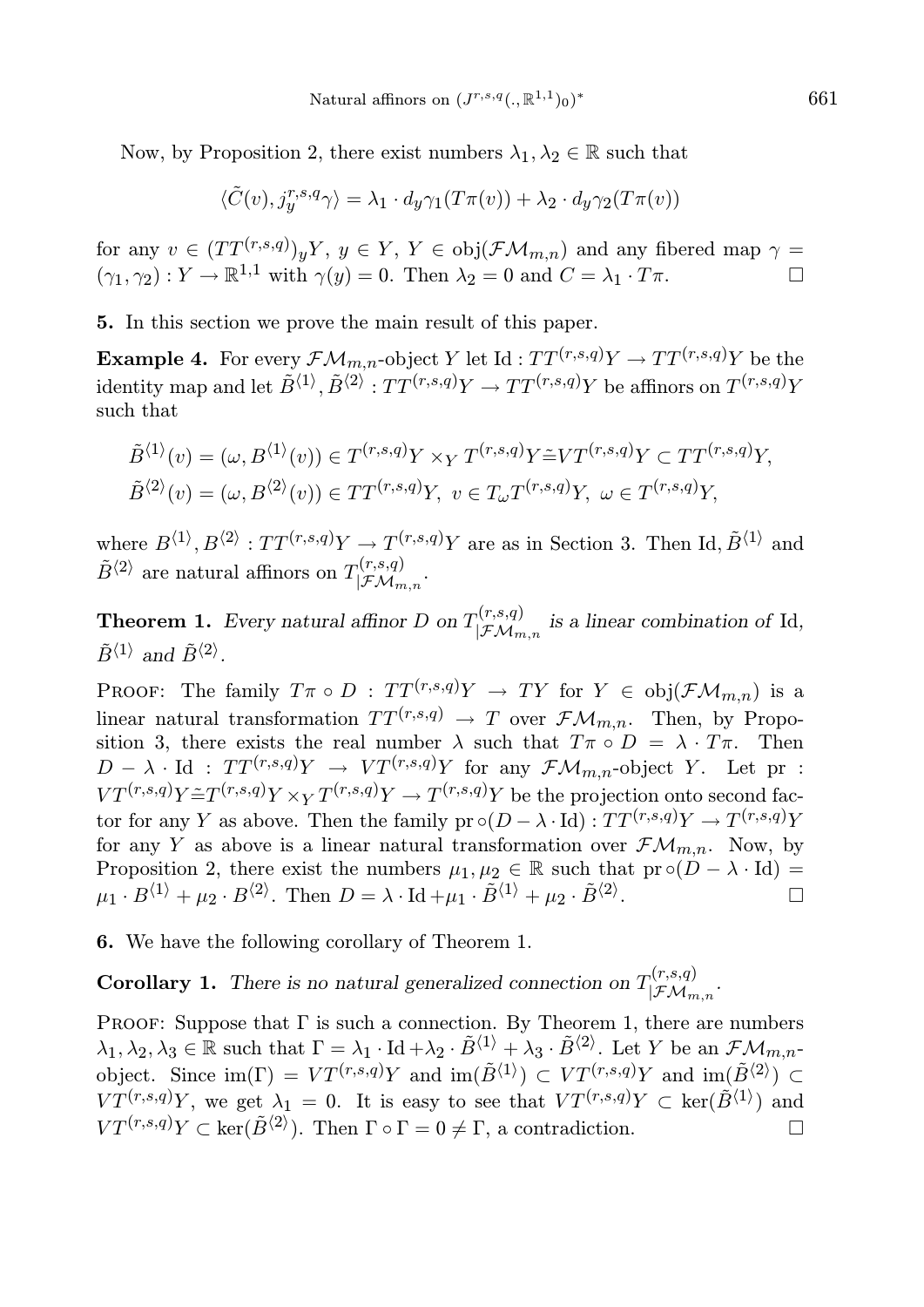**7.** We can solve similar problems with  $T^{(r,s)} = (J^{r,s}(.,\mathbb{R})_0)^* : \mathcal{FM} \to \mathcal{FM}$ instead of  $T^{(r,s,q)}$  as follows.

(i) Let  $Y \to M$  be a fibered manifold and Q be a manifold. Two maps  $f, g$ :  $Y \rightarrow Q$  determine the same  $(r, s)$ -jet  $j^{r, s}_y f = j^{r, s}_y g$  at  $y \in Y_x$ ,  $x \in M$ , if  $j^r_y f = j^r_y g$ , and  $j_y^s(f|Y_x) = j_y^s(g|Y_x)$ . The space of all  $(r, s)$ -jets of Y into Q is denoted by  $J^{r,s}(\check{Y},Q)$ , see [3, p. 126].

The space  $T^{r,s*}Y = J^{r,s}(Y,\mathbb{R})_0$  has an induced structure of a vector bundle over Y. Every  $\mathcal{F}\mathcal{M}$ -morphism  $h: Z \to Y$ ,  $h(z) = y$ , induces a linear map  $\lambda(h)y, z: T_y^{r,s*}Y \to T_z^{r,s*}Z, j_y^{r,s}f \to j_z^{r,s}(f \circ h)$ . If we denote by  $T^{(r,s)}Y$  the dual vector bundle of  $T^{r,s*}Y$  and define  $T^{(r,s)}h : T^{(r,s,q)}Z \to T^{(r,s)}Y$  by using the dual maps to  $\lambda(h)_{y,z}$ , we obtain a vector bundle functor  $T^{(r,s)}$  on  $\mathcal{F} \mathcal{M}$ .

(ii) The family id :  $T^{(r,s)}Y \to T^{(r,s)}Y$  for any  $\mathcal{FM}_{m,n}$ -object Y is a natural transformation  $T^{(r,s)} \to T^{(r,s)}$  over  $\mathcal{F}\mathcal{M}_{m,n}$ .

**Proposition 1'.** Every natural transformation  $A: T^{(r,s)} \to T^{(r,s)}$  over  $\mathcal{FM}_{m,n}$ is a constant multiple of the identity natural transformation.

PROOF: The proof is quite similar to the proof of Proposition 1.  $\Box$ 

(iii) For every  $\mathcal{F}\mathcal{M}_{m,n}$ -object Y let  $B^{\langle\rangle}: TT^{(r,s)}Y \to T^{(r,s)}Y$  be a fibered map over  $\mathrm{id}_Y$  such that  $\langle B^{\langle \rangle}(v), j_y^{r,s} \gamma \rangle = d_y \gamma(T\pi(v)), v \in (TT^{(r,s)})_y Y, y \in Y$ ,  $\gamma: Y \to \mathbb{R}, \gamma(y) = 0$ , where  $\pi: T^{(r,s)}Y \to Y$  is the bundle projection and  $T\pi: TT^{(r,s)}Y \to TY$  is its tangent map. Then  $B^{()}\colon TT^{(r,s)} \to T^{(r,s)}$  is a linear natural transformation over  $\mathcal{FM}_{m,n}$ .

**Proposition 2'.** Every linear natural transformation  $B: TT^{(r,s)} \to T^{(r,s)}$  over  $\mathcal{F}\mathcal{M}_{m,n}$  is a constant multiple of  $B^{\langle\rangle}$ .

PROOF: The proof is quite similar to the proof of Proposition 2.  $\Box$ 

(iv) Given an  $\mathcal{FM}_{m,n}$ -object Y let  $T\pi : TT^{(r,s)}Y \to TY$  be as in (iii). Then  $T\pi:TT^{(r,s)}\to T$  is a linear natural transformation over  $\mathcal{FM}_{m,n}$ .

**Proposition 3'.** Every linear natural transformation  $C : TT^{(r,s)} \rightarrow T$  over  $\mathcal{F}\mathcal{M}_{m,n}$  is a constant multiple of  $T\pi$ .

PROOF: The proof is quite similar to the proof of Proposition 3.  $\Box$ 

(v) For every  $\mathcal{F}\mathcal{M}_{m,n}$ -object Y, let Id :  $TT^{(r,s)}Y \to TT^{(r,s)}Y$  be the identity map and let  $\tilde{B}^{(n)}$ :  $TT^{(r,s)}Y \rightarrow TT^{(r,s)}Y$  be an affinor on  $T^{(r,s)}Y$  such that  $\tilde{B}^{\langle \rangle}(v) = (\omega, B^{\langle \rangle}(v)) \in T^{(r,s)}Y \times_Y T^{(r,s)}Y \tilde{=} V T^{(r,s)}Y \subset TT^{(r,s)}Y, v \in T_{\omega}T^{(r,s)}Y,$  $\omega \in T^{(r,s)}Y$ , where  $B^{(r)} : TT^{(r,s)}Y \to T^{(r,s)}Y$  is as in Proposition 1'. Then Id and  $\tilde{B}^{\langle\rangle}$  are natural affinors on  $T_{\square_{\mathcal{F}} M}^{(r,s)}$  $|\mathcal{FM}_{m,n}|$ .